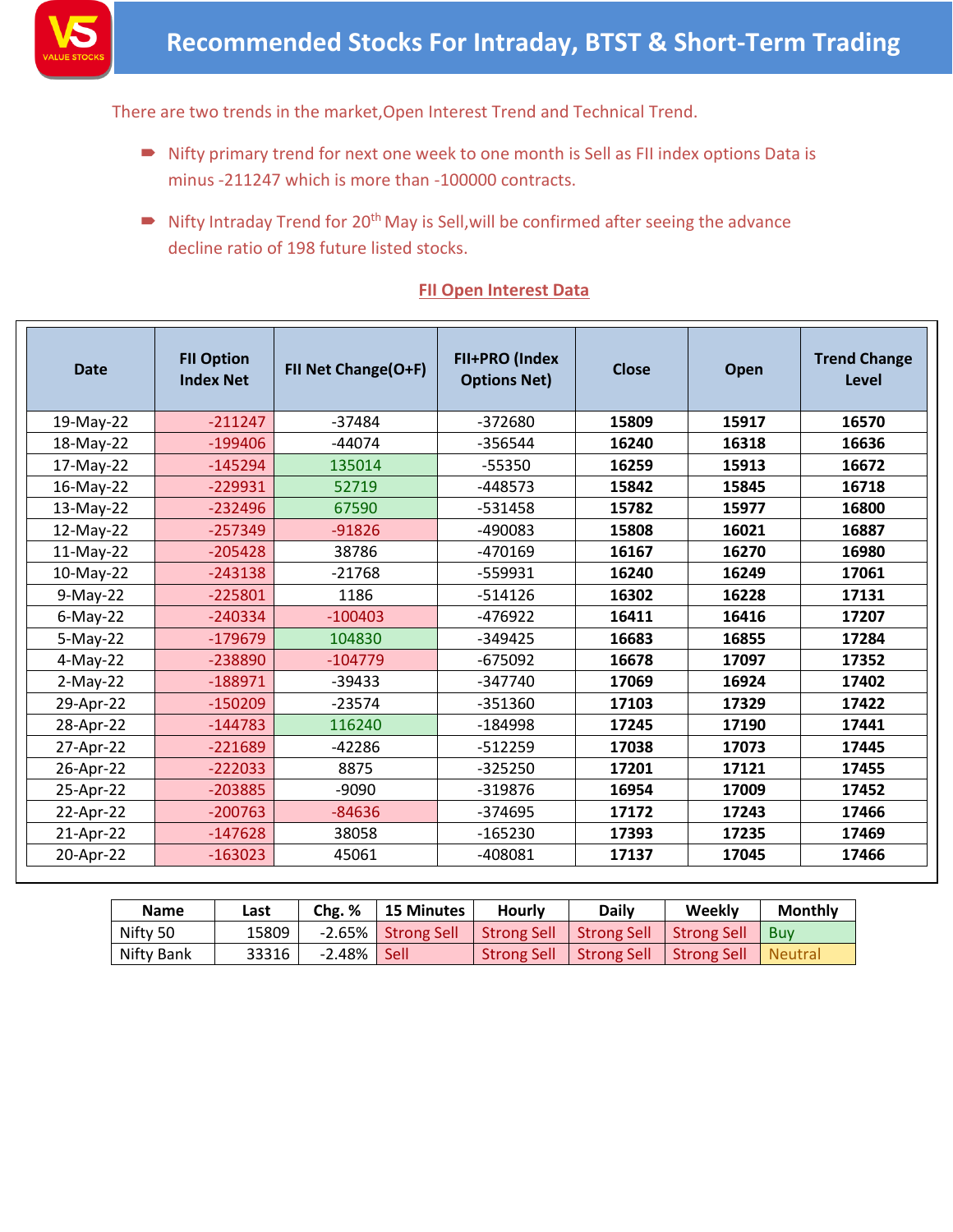#### **Nifty and Banknifty Levels**

|            | <b>Nifty Levels</b> |                          |  |  |  |
|------------|---------------------|--------------------------|--|--|--|
| Resistance | 16484               | $Day-10$                 |  |  |  |
| Resistance | 16405               | Day-8, Week-1            |  |  |  |
| Resistance | 16400               | Day-2, Week-0            |  |  |  |
| Resistance | 15985               | $Day-1$                  |  |  |  |
|            | 15809               | Price                    |  |  |  |
| Support    | 15775               | $Day-1$                  |  |  |  |
| Support    | 15740               | Day-4, Week-0            |  |  |  |
| Support    | 15736               | Day-6, Week-1, Month-0   |  |  |  |
| Support    | 15671               | Day-49, Week-10, Month-2 |  |  |  |

| <b>Bank Nifty Levels</b> |       |                          |  |
|--------------------------|-------|--------------------------|--|
| Resistance               | 34898 | $Day-10$                 |  |
| Resistance               | 34893 | Day-7, Week-1            |  |
| Resistance               | 34756 | Day-2, Week-0            |  |
| Resistance               | 33734 | Day- $1$                 |  |
|                          | 33316 | Price                    |  |
| Support                  | 33081 | $Day-1$                  |  |
| Support                  | 32902 | Day-4, Week-0, Month-0   |  |
| Support                  | 32849 | Day-48                   |  |
| Support                  | 32055 | Day-49, Week-10, Month-2 |  |

| Instrument                    | <b>Price</b> |
|-------------------------------|--------------|
| Nifty Spot At 3:30PM          | 15809        |
| Nifty Future Close at 3:30 PM | 15784        |
| Singapore Nifty at 10 P.M.    | 1597         |

## **Trader Mindset Short term trading has 6 rules**

- **1. Primary trend are the short term trend for next few days.**
- **2. Intraday Trend between 9.15 to 12.30**
- **3. FII and Professional Trend 12.30 to 3.30**
- **4. Oversold/Overbought market identification**
- **5. Retracement or Pullback**
- **6. Same trend continues or trend change**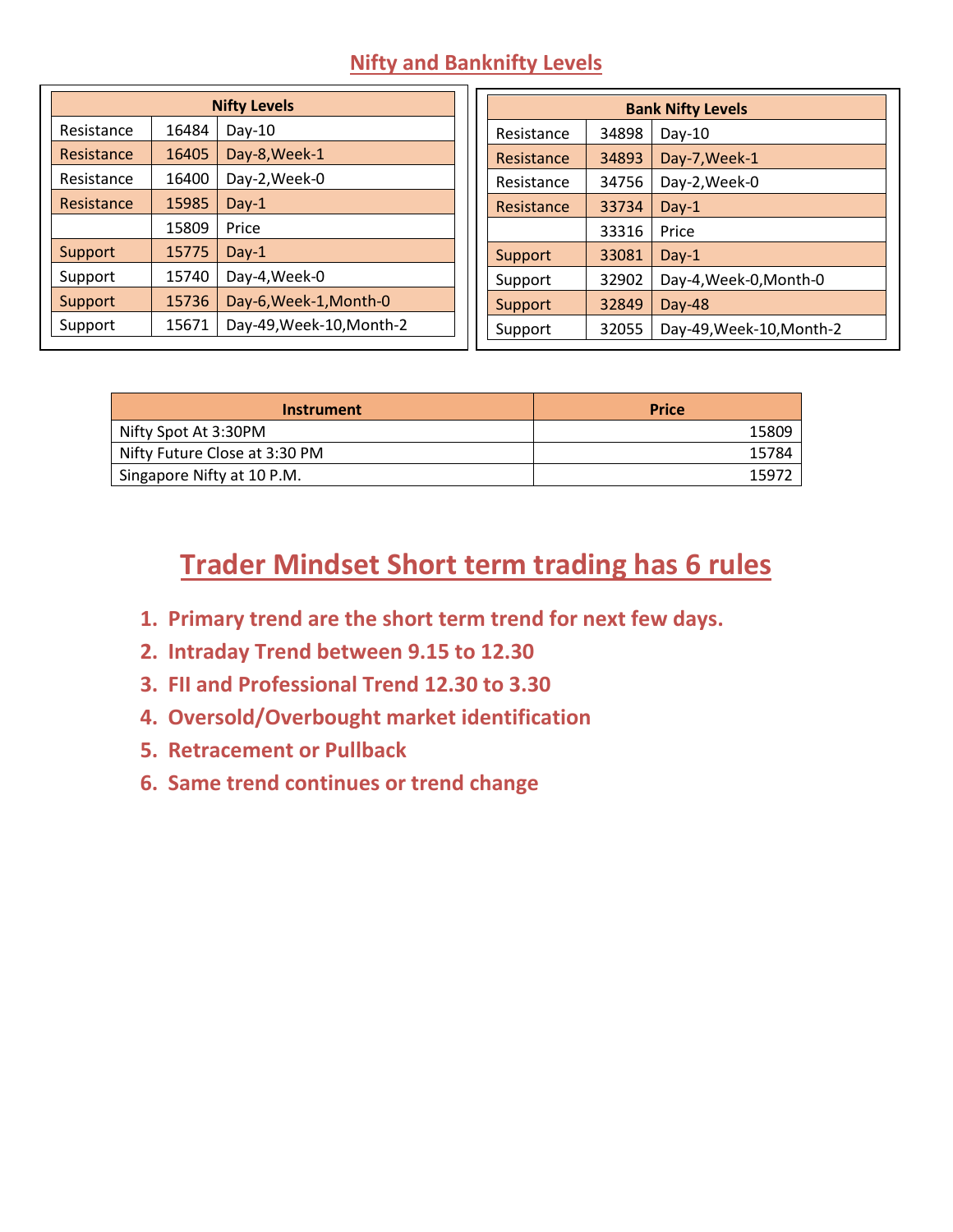

## **Sectors to watch on 20thMay**

| Sector(Major)                                | <b>After 12.30</b> |
|----------------------------------------------|--------------------|
| INDUSTRIAL MANUFACTURING                     | 0.11%              |
| <b>BANKS PSU</b>                             | 0.10%              |
| <b>CEMENT &amp; CEMENT PRODUCTS</b>          | $-0.04%$           |
| <b>METALS</b>                                | $-0.13%$           |
| <b>BANKS PRIVATE</b>                         | $-0.18%$           |
| OIL & GAS                                    | $-0.21%$           |
| <b>FINANCIAL SERVICES</b>                    | $-0.24%$           |
| <b>CHEMICAL</b>                              | $-0.25%$           |
| <b>CONSUMER GOODS</b>                        | $-0.29%$           |
| <b>PHARMA</b>                                | $-0.41%$           |
| <b>FMCG</b>                                  | $-0.47%$           |
| <b>AUTOMOBILES &amp; AUTO PARTS</b>          | $-0.65%$           |
| IT                                           | $-0.81%$           |
|                                              |                    |
| Sector(Minor)                                | <b>After 12.30</b> |
| <b>POWER</b>                                 | 1.02%              |
| CONSTRUCTION                                 | 0.26%              |
| <b>INSURANCE</b>                             | $-0.03%$           |
| <b>SERVICES</b>                              | $-0.11%$           |
| <b>FERTILISERS AND AGROCHEMICALS</b>         | $-0.23%$           |
| <b>CONSUMER SERVICES</b>                     | $-0.30%$           |
| FINANCIAL HOLDINGS & Investments & Broking   | $-0.40%$           |
| <b>TELECOM</b>                               | $-0.45%$           |
| <b>HEALTHCARE SERVICES</b>                   | $-0.46%$           |
| <b>TEXTILES AND APPAREL</b>                  | $-0.61%$           |
| <b>MEDIA ENTERTAINMENT &amp; PUBLICATION</b> | $-0.68%$           |
| <b>REALTY</b>                                | $-0.87%$           |
| <b>SUGAR</b>                                 | $-1.51%$           |

FII's & Professional traders become active after 12.30 PM & Thus Top performing sectors after 12.30 PM is expected to do well for next day.

Thus Industrial Manufacturing, Banks PSU, Cement & Cement Products is expected to do well for Tomorrow.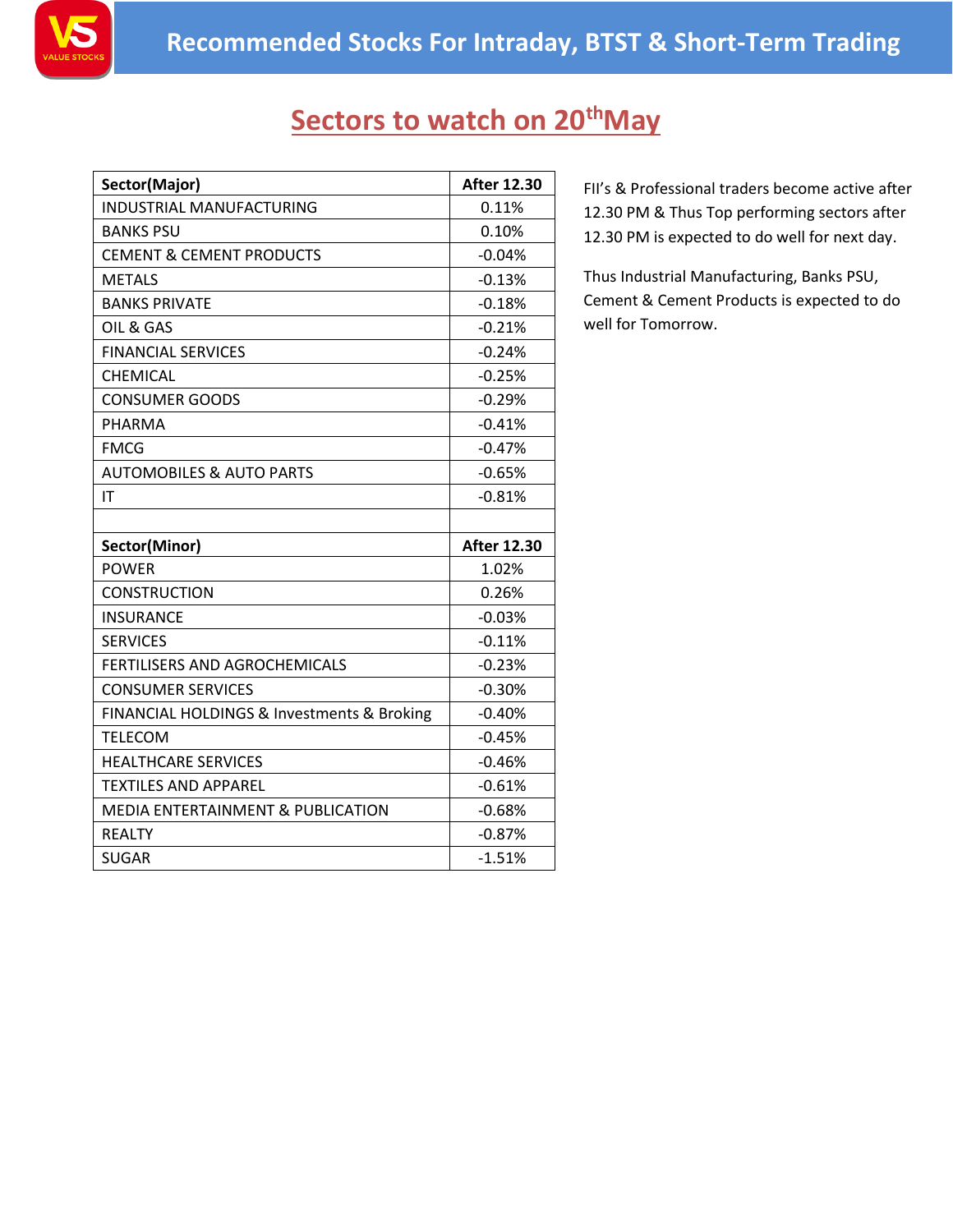# **Performance of Indices**

| <b>Name</b>                     | Last  | Chg. %   | <b>15 Minutes</b>  | <b>Hourly</b>      | <b>Daily</b>       | <b>Weekly</b>      | <b>Monthly</b> |
|---------------------------------|-------|----------|--------------------|--------------------|--------------------|--------------------|----------------|
| Nifty 50                        | 15809 | $-2.65%$ | <b>Strong Sell</b> | <b>Strong Sell</b> | <b>Strong Sell</b> | <b>Strong Sell</b> | <b>Buy</b>     |
| Nifty Bank                      | 33316 | $-2.48%$ | Sell               | <b>Strong Sell</b> | <b>Strong Sell</b> | <b>Strong Sell</b> | <b>Neutral</b> |
|                                 |       |          |                    |                    |                    |                    | <b>Strong</b>  |
| Nifty Energy                    | 25840 | $-1.81%$ | <b>Neutral</b>     | <b>Strong Sell</b> | <b>Strong Sell</b> | <b>Neutral</b>     | <b>Buy</b>     |
| Nifty PSU Bank                  | 2417  | $-2.73%$ | <b>Neutral</b>     | <b>Strong Sell</b> | <b>Strong Sell</b> | <b>Strong Sell</b> | <b>Neutral</b> |
|                                 |       |          |                    |                    |                    |                    | <b>Strong</b>  |
| Nifty Infrastructure            | 4701  | $-2.01%$ | Sell               | <b>Strong Sell</b> | <b>Strong Sell</b> | <b>Strong Sell</b> | <b>Buy</b>     |
| <b>Nifty Services Sector</b>    | 21302 | $-3.21%$ | Sell               | <b>Strong Sell</b> | <b>Strong Sell</b> | <b>Strong Sell</b> | <b>Neutral</b> |
| <b>Nifty Financial Services</b> | 15398 | $-2.33%$ | Sell               | <b>Strong Sell</b> | <b>Strong Sell</b> | <b>Strong Sell</b> | Sell           |
| Nifty Metal                     | 5476  | $-4.08%$ | Sell               | <b>Strong Sell</b> | <b>Strong Sell</b> | <b>Strong Sell</b> | <b>Buy</b>     |
| Nifty Private Bank              | 16947 | $-2.72%$ | Sell               | <b>Strong Sell</b> | <b>Strong Sell</b> | <b>Strong Sell</b> | Sell           |
|                                 |       |          |                    |                    |                    |                    | <b>Strong</b>  |
| <b>Nifty FMCG</b>               | 37740 | $-0.65%$ | <b>Strong Sell</b> | <b>Neutral</b>     | <b>Strong Buy</b>  | <b>Strong Buy</b>  | <b>Buy</b>     |
|                                 |       |          |                    |                    |                    |                    | <b>Strong</b>  |
| <b>Nifty Auto</b>               | 10618 | $-2.67%$ | <b>Strong Sell</b> | <b>Strong Sell</b> | <b>Neutral</b>     | <b>Neutral</b>     | <b>Buy</b>     |
| Nifty Realty                    | 385   | $-2.61%$ | <b>Strong Sell</b> | <b>Strong Sell</b> | <b>Strong Sell</b> | <b>Strong Sell</b> | <b>Neutral</b> |
|                                 |       |          |                    |                    |                    |                    | <b>Strong</b>  |
| Nifty India Consumption         | 6640  | $-1.92%$ | <b>Strong Sell</b> | <b>Strong Sell</b> | <b>Strong Sell</b> | <b>Strong Sell</b> | <b>Buy</b>     |
| Nifty Pharma                    | 12601 | $-2.18%$ | <b>Strong Sell</b> | <b>Strong Sell</b> | <b>Strong Sell</b> | <b>Strong Sell</b> | <b>Neutral</b> |
| Nifty Media                     | 1932  | $-3.74%$ | <b>Strong Sell</b> | <b>Strong Sell</b> | <b>Strong Sell</b> | <b>Strong Sell</b> | <b>Neutral</b> |
| Nifty IT                        | 28352 | $-5.74%$ | <b>Strong Sell</b> | <b>Strong Sell</b> | <b>Strong Sell</b> | <b>Strong Sell</b> | <b>Neutral</b> |

| <b>NIFTY MOVING AVERAGES</b> |       |  |
|------------------------------|-------|--|
| MA5                          | 15987 |  |
| MA10                         | 16086 |  |
| <b>MA20</b>                  | 16570 |  |

|             | <b>BANK NIFTY MOVING AVERAGES</b> |
|-------------|-----------------------------------|
| MA5         | 33700                             |
| <b>MA10</b> | 34007                             |
| <b>MA20</b> | 35031                             |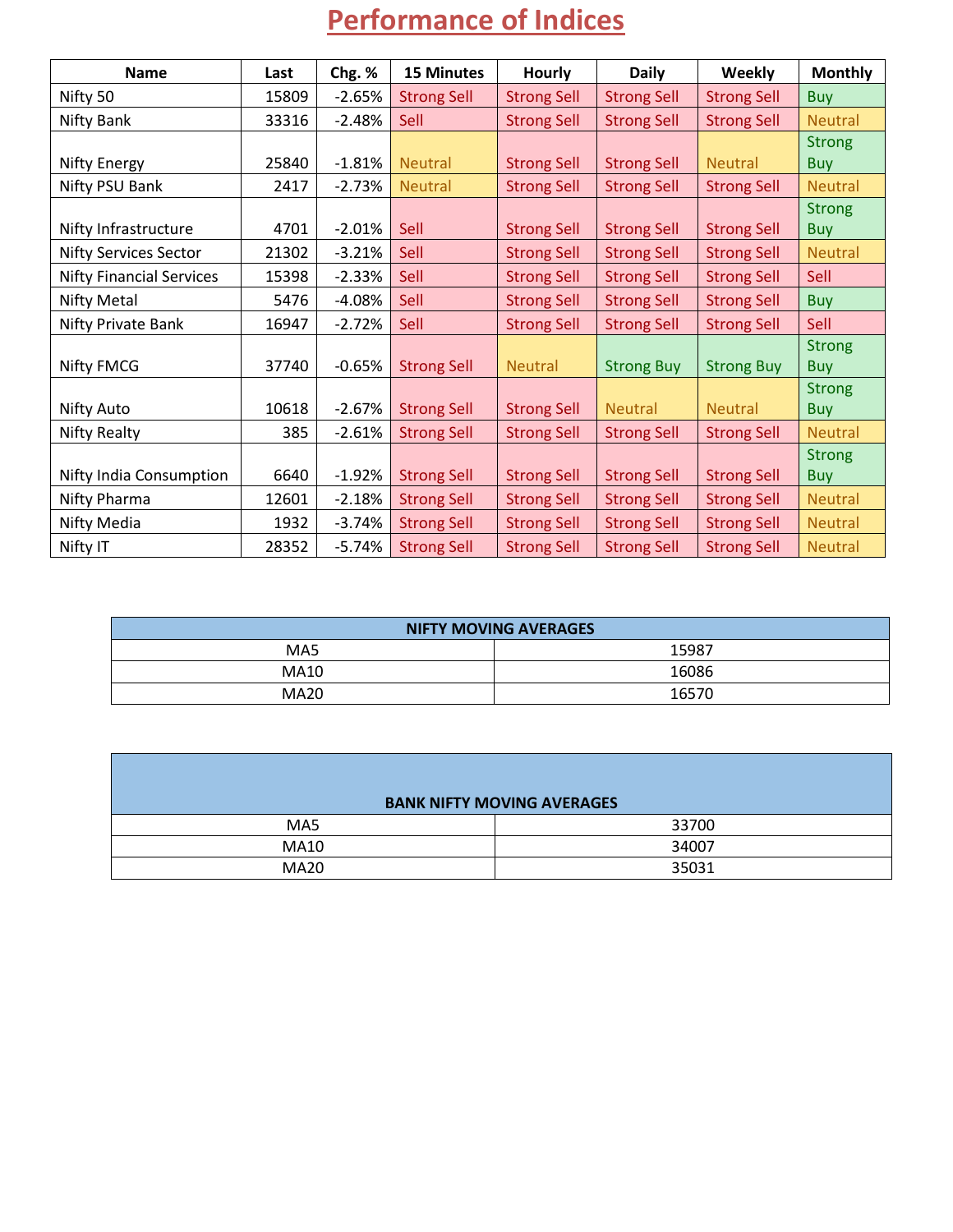

### **Falling Stocks from 12.30 P.M.on 19 th May**

|                   | <b>Falling Stocks after 12.30</b> |                 |  |  |  |
|-------------------|-----------------------------------|-----------------|--|--|--|
| <b>STOCK</b>      | <b>LTP</b>                        | <b>% CHANGE</b> |  |  |  |
| <b>CANFINHOME</b> | 453                               | $-2.92%$        |  |  |  |
| <b>BOSCHLTD</b>   | 13394                             | $-2.49%$        |  |  |  |
| <b>OFSS</b>       | 3091                              | $-2.32%$        |  |  |  |
| <b>IGL</b>        | 366                               | $-2.19%$        |  |  |  |
| <b>NAUKRI</b>     | 3402                              | $-2.18%$        |  |  |  |
| <b>EICHERMOT</b>  | 2651                              | $-2.15%$        |  |  |  |
| <b>GRANULES</b>   | 245                               | $-1.98%$        |  |  |  |
| <b>DIVISLAB</b>   | 4199                              | $-1.95%$        |  |  |  |
| <b>INDUSTOWER</b> | 194                               | $-1.90%$        |  |  |  |
| <b>LICHSGFIN</b>  | 354                               | $-1.79%$        |  |  |  |
| <b>LTTS</b>       | 3504                              | $-1.69%$        |  |  |  |
| M&M               | 883                               | $-1.68%$        |  |  |  |
| <b>TITAN</b>      | 2112                              | $-1.68%$        |  |  |  |
| <b>AUROPHARMA</b> | 523                               | $-1.66%$        |  |  |  |
| <b>ASTRAL</b>     | 1666                              | $-1.64%$        |  |  |  |
| <b>BHARTIARTL</b> | 674                               | $-1.63%$        |  |  |  |
| PERSISTENT        | 3616                              | $-1.60%$        |  |  |  |
| <b>WIPRO</b>      | 451                               | $-1.55%$        |  |  |  |
| LALPATHLAB        | 1919                              | $-1.53%$        |  |  |  |
| <b>GNFC</b>       | 608                               | $-1.52%$        |  |  |  |
| <b>BALRAMCHIN</b> | 407                               | $-1.51%$        |  |  |  |
| SAIL              | 95                                | $-1.44%$        |  |  |  |
| <b>TATACONSUM</b> | 721                               | $-1.39%$        |  |  |  |
| RBLBANK           | 114                               | $-1.39%$        |  |  |  |
| <b>BIOCON</b>     | 323                               | $-1.36%$        |  |  |  |
| <b>BAJAJ-AUTO</b> | 3699                              | $-1.35%$        |  |  |  |
| <b>APLLTD</b>     | 733                               | $-1.35%$        |  |  |  |
| <b>TCS</b>        | 3262                              | $-1.29%$        |  |  |  |
| <b>VOLTAS</b>     | 945                               | $-1.29%$        |  |  |  |
| <b>AARTIIND</b>   | 745                               | $-1.25%$        |  |  |  |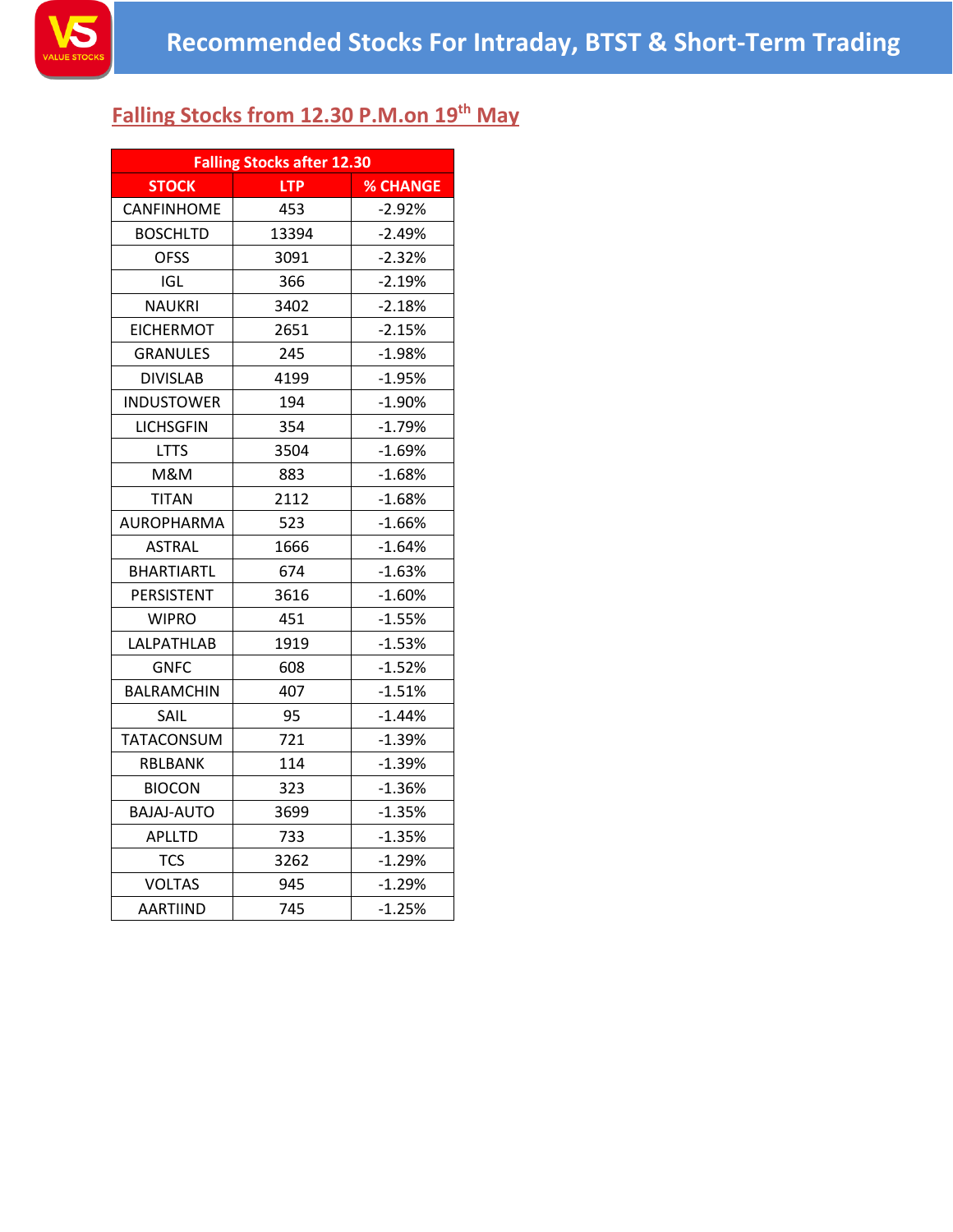### **Rising Stocks from 12.30 P.M.on 19 th May**

|                   | <b>Rising Stocks after 12.30</b> |          |  |  |  |
|-------------------|----------------------------------|----------|--|--|--|
| <b>STOCK</b>      | <b>LTP</b>                       | % CHANGE |  |  |  |
| <b>POWERGRID</b>  | 228                              | 2.75%    |  |  |  |
| <b>CUB</b>        | 125                              | 2.38%    |  |  |  |
| <b>TATACOMM</b>   | 973                              | 1.72%    |  |  |  |
| <b>HAL</b>        | 1686                             | 1.52%    |  |  |  |
| GAIL              | 154                              | 1.49%    |  |  |  |
| <b>SRF</b>        | 2332                             | 1.24%    |  |  |  |
| <b>NTPC</b>       | 148                              | 1.13%    |  |  |  |
| IEX               | 194                              | 1.04%    |  |  |  |
| PNB               | 29                               | 1.04%    |  |  |  |
| <b>TORNTPHARM</b> | 2592                             | 1.01%    |  |  |  |
| <b>BSOFT</b>      | 383                              | 1.00%    |  |  |  |
| PIDILITIND        | 2118                             | 0.93%    |  |  |  |
| PEL               | 1894                             | 0.91%    |  |  |  |
| UPL               | 814                              | 0.90%    |  |  |  |
| <b>IOC</b>        | 117                              | 0.90%    |  |  |  |
| <b>BATAINDIA</b>  | 1736                             | 0.90%    |  |  |  |
| NATIONALUM        | 94                               | 0.86%    |  |  |  |
| MANAPPURAM        | 95                               | 0.85%    |  |  |  |
| ABB               | 2275                             | 0.76%    |  |  |  |
| BEL               | 228                              | 0.73%    |  |  |  |
| <b>DELTACORP</b>  | 228                              | 0.71%    |  |  |  |
| <b>BHARATFORG</b> | 661                              | 0.67%    |  |  |  |
| ASIANPAINT        | 3047                             | 0.67%    |  |  |  |
| <b>JINDALSTEL</b> | 461                              | 0.61%    |  |  |  |
| <b>BALKRISIND</b> | 2102                             | 0.61%    |  |  |  |
| <b>ESCORTS</b>    | 1598                             | 0.59%    |  |  |  |
| <b>ABBOTINDIA</b> | 18129                            | 0.55%    |  |  |  |
| <b>NMDC</b>       | 140                              | 0.54%    |  |  |  |
| STAR              | 291                              | 0.54%    |  |  |  |
| <b>TORNTPOWER</b> | 420                              | 0.53%    |  |  |  |